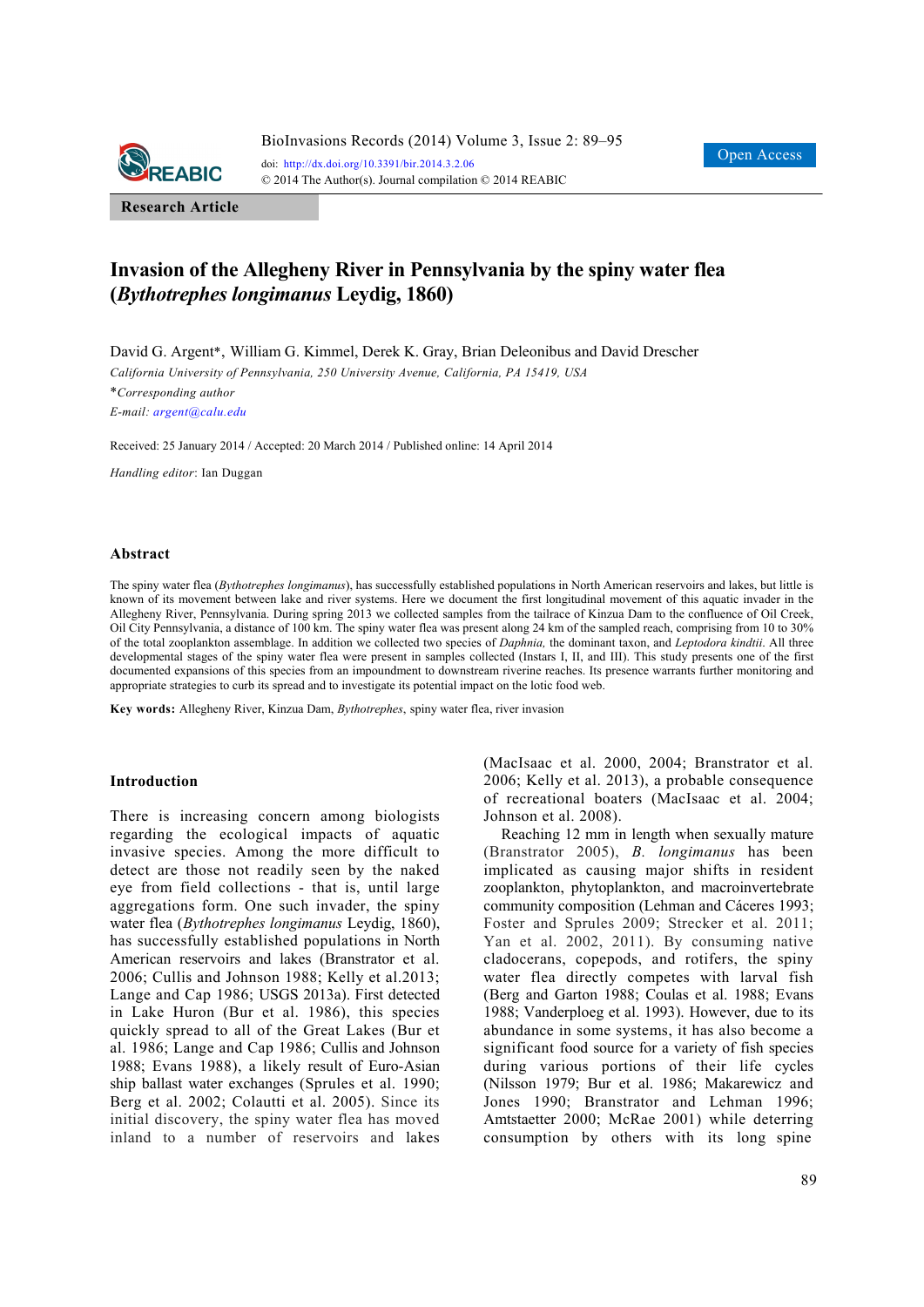

**Figure 1**. Map of study reach and sampling stations along the Allegheny River. Star on inset map of Pennsylvania denotes the approximate location of Kinzua Dam.

(Garton et al. 1993; Barnhisel and Harvey 1995; Compton and Kerfoot 2004). As a result, evidence suggests that the spiny water flea can exert both top-down and bottom-up control of predator and prey populations (MacIsaac et al. 2004; Brown et al. 2012; Kelly et al. 2013).

Because of its ability to disrupt aquatic ecosystems, the spread of this species has been of concern to state and federal regulatory agencies in the United States. While the movement of *B. longimanus* among lakes has been well documented (Colautti et al. 2005), few studies have examined the fate of this species in lotic systems. Previous studies indicate that impoundments can provide suitable sites for colonization (Johnson et al. 2008; Brown et al. 2012), as recreational boaters move among systems – often unknowingly from infested to pristine waters.

The discharge of water from a reservoir colonized by *B. longimanus* could allow for downstream movement of the species. While downstream dispersal has been documented for some invasive zooplankters (e.g. *Daphnia lumholtzi*; Shurin and Havel 2002), we were unable to find studies that detailed the potential extent of downstream movement in *B. longimanus*. For this study we had three main objectives: 1) to document the presence of *B. longimanus* in the Allegheny River; 2) to describe the longitudinal distribution of spiny water fleas from the tailrace of Kinzua Dam (KD), which forms the Allegheny Reservoir (AR), to its farthest extent downstream; and 3) to determine the relative abundance of *B. longimanus* in the zooplankton assemblage.

### **Methods**

### *Study location*

In 1965, the U.S. Army Corps of Engineers (USACE) completed construction of one of its largest flood control structures near the Pennsylvania/New York border, Kinzua Dam (KD) (Figure 1). Designed to regulate discharge on the Allegheny River, KD created the nearly 86 km<sup>2</sup> AR (Cowell and Stoudt 2007). From the reservoir, water discharged through KD flows another 300 km west and south to its Pittsburgh confluence with the Monongahela River to form the Ohio River. Approximately 195 km downstream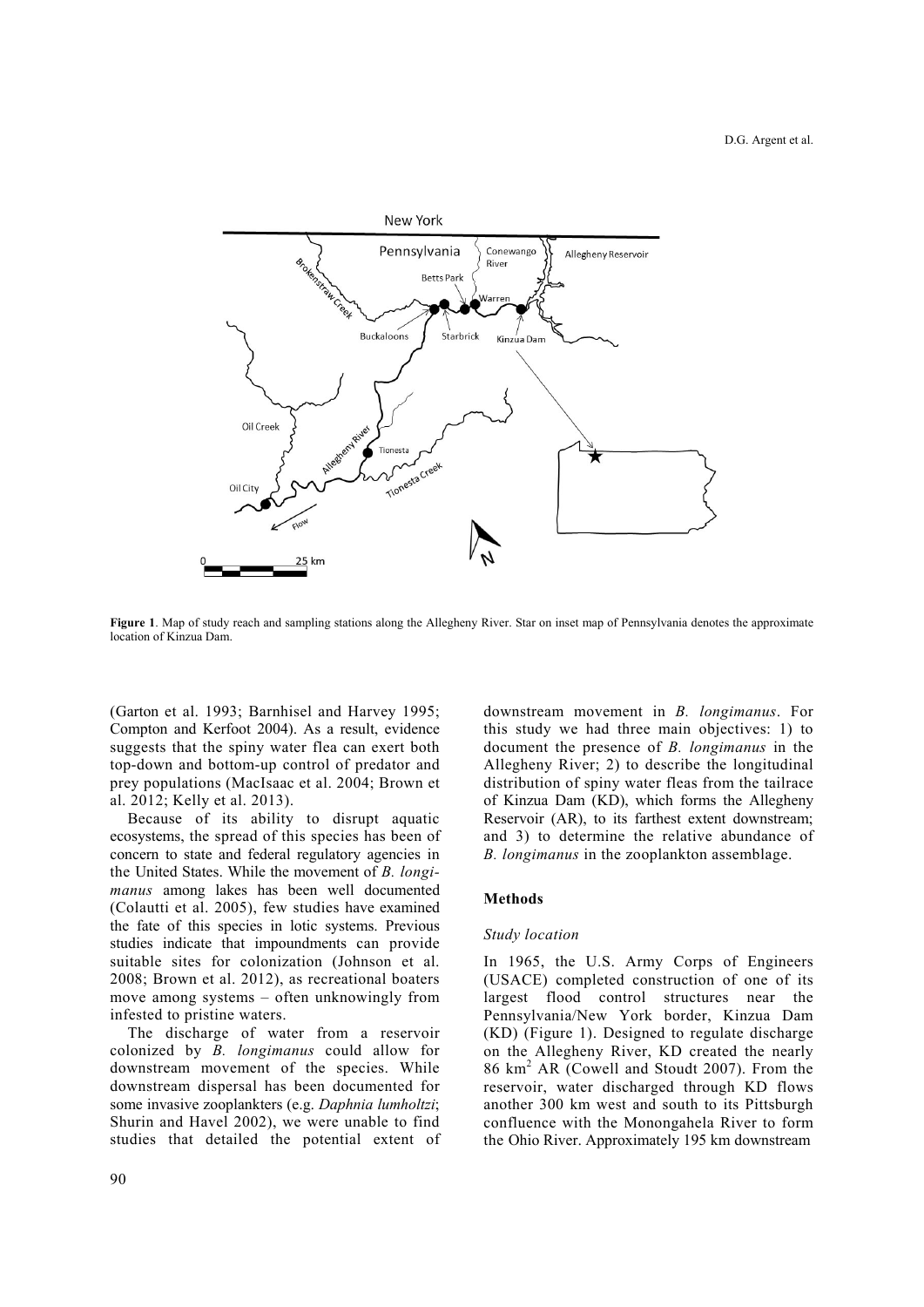| <b>Stations</b>                   | Distance from KD (km) | Latitude | Longitude   |
|-----------------------------------|-----------------------|----------|-------------|
| Kinzua Dam                        |                       | 41.83845 | $-79.00373$ |
| Warren                            | 11                    | 41.83859 | $-79.14512$ |
| <b>Betts Park</b>                 | 16                    | 41.83317 | $-79.17362$ |
| Starbrick                         | 21                    | 41.83731 | $-79.21445$ |
| <b>Buckaloons Recreation Area</b> | 24                    | 41.83827 | $-79.25358$ |
| Tionesta                          | 65                    | 41.50359 | -79.45665   |
| Oil City                          | 100                   | 41.42799 | $-79.72218$ |

**Table 1.** Allegheny River sampling stations. Geo-referenced locations are given in decimal degrees. Corresponding station location map is presented in Figure 1.

of KD is the first of a series of eight navigational lock and dam structures and their attendant pools. The AR, in addition to flood control, provides hydroelectric power and a variety of recreational benefits to the region. Because of its proximity to the Great Lakes and availability to boat access (Leung et al. 2006), it is logical to think that the spiny water flea would eventually be documented here (R. Hoskin U.S. Army Corps of Engineers, personal communication). However, because sluice gates on KD remain open during periods of low and high flow (median flow  $85m<sup>3</sup>/s$ ), the potential also exists for this invader to move directly into the AR system in Pennsylvania. Our study reach extended from the tailrace of KD to an area 2 km downstream of the AR's confluence with Oil Creek, a distance of approximately 100 km (Figure 1, Table 1). Within this reach we established seven sampling stations.

## *Sampling protocol and analysis*

As part of our sampling protocol to collect larval paddlefish (*Polyodon spathula* Walbaum, 1792), we deployed paired 1000 µm mesh ichthyoplankton drift nets between May and June 2013, at mid-water (approximately 1–2 m deep) and benthic locations (up to 4 m deep) (Figure 1), as described by Braaten et al. (2009). Samples were taken under varying flow and temperature regimes, from 42 to 255 m<sup>3</sup>/s and from 9 to 16<sup>o</sup>C, respectively (USGS 2013b); however, we did not attempt to quantify zooplankton in relation to flow or temperature as neither were recorded coincident with each sampling event. Tailrace sampling locations below KD were passively fished for 10 minutes. Here, we anchored our boat at fixed points and deployed the nets in a stationary fashion. However, because stations farther downstream did not provide the needed current

to fish these nets, we switched to an active sampling method by towing the paired-drift nets through the water column for 10 minutes. Collected material was retrieved and stored in 10% formalin for post-processing. Due to the large mesh size of our nets, it is likely that many small zooplankters (e.g., *Bosmina* spp. and other Daphnids) were excluded from our samples.

In the laboratory, zooplankton and ichthyoplankton were identified to the lowest practicable taxonomic level and enumerated. Here, we report the zooplankton results. The relative abundance of zooplankton species at each station was determined from three replicate samples collected at each of the seven sampling stations. From each sample, we enumerated all individuals found in a series of subsamples until the coefficient of variation for each species fell below 30%. Subsamples were collected using a Hensen-Stempel pipette with a minimum of four 5–10 ml subsamples, from each sample. *B. longimanus* individuals were counted by eye in gridded petri dishes, while all other specimens were examined and enumerated under a dissecting microscope  $(-25-40 \times$  magnification). In addition, we took a subsample of 100 spiny water fleas from each station to determine life cycle stage (Instar I, II, or III). All collected organisms were identified according to Hebert (1995), Therriault et al. (2002), and Haney et al. (2013). We used Analysis of Variance (ANOVA) to determine if significant differences in proportional species and developmental stage composition existed among sampling locations. Prior to conducting the ANOVA, data were tested for normality using a Shapiro-Wilks test. In order to meet the assumption of normality, the proportional species data were arcsine square root transformed. If differences were detected in the ANOVAs, we employed a Tukey test (pvalue<0.05), to ascertain statistical significance.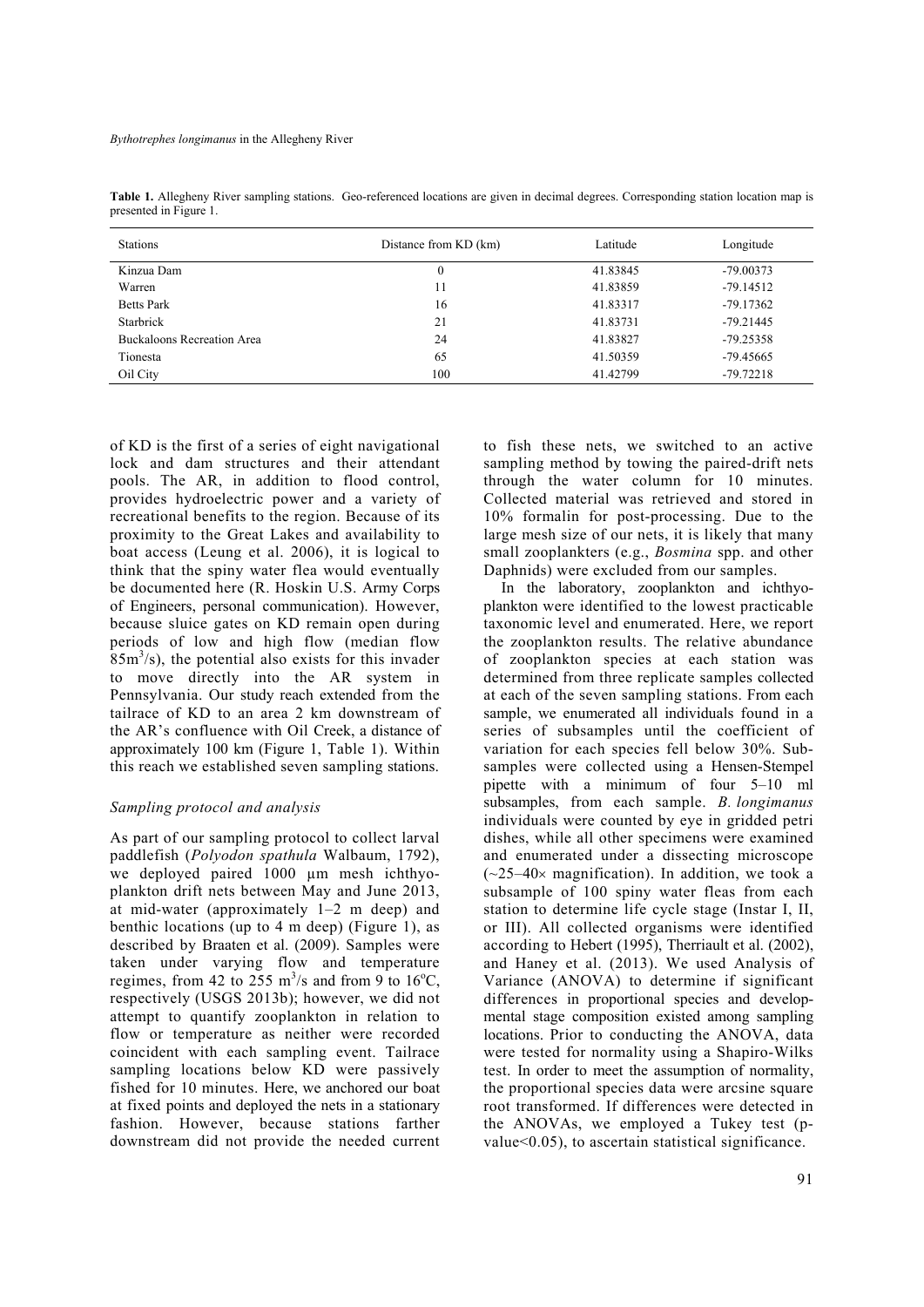

**Figure 2**. Mean percent community composition of zooplankton taxa among the five sampling stations. Error bars denote standard deviation about the mean.

**Figure 3.** Percent composition of *Bythotrephes* developmental stages among all sampling stations where present

### **Results**

The relative abundance of spiny water fleas was significantly higher in samples collected closer to the tailrace of KD (Figure 2; Tukey Test. Pvalue < 0.05). Our station at Warren (nearly 11 km downstream from KD) appeared to represent the initial point of a downstream decline in the relative abundance of *B. longimanus*, which comprised 18% of the sample here. The discharge from Conewango Creek (from 113 to 395  $\text{m}^3\text{/s}$ ) may have produced some dilution of the zooplankton assemblage at this station. Densities of the spiny water flea downstream of Betts Park were not significantly different (Tukey Test, pvalue>0.05) from stations at Starbrick and

Buckaloons, with spiny water fleas comprising about 10% of the total community composition (Figure 2). Instars I, II, and III were present (Figure 3) with the majority occurring as Instar III (Tukey Test. p-value  $< 0.05$ ). Gravid females carrying developing embryos were also present. No zooplankton taxa were detected from stations at Tionesta or Oil City, 65 and 100 km downstream from KD, respectively.

In addition to the spiny water flea, we collected three other zooplankton species: *Daphnia pulicaria* Forbes, 1893*, Daphnia mendotae* Birge, 1918, and *Leptodora kindtii* (Focke, 1844) (Figure 1). *Daphnia* spp. were the dominant taxa collected, comprising over 80% of the total zooplankton abundance among four of our five sampling locations (Figure 2). By contrast, *L. kindtii* was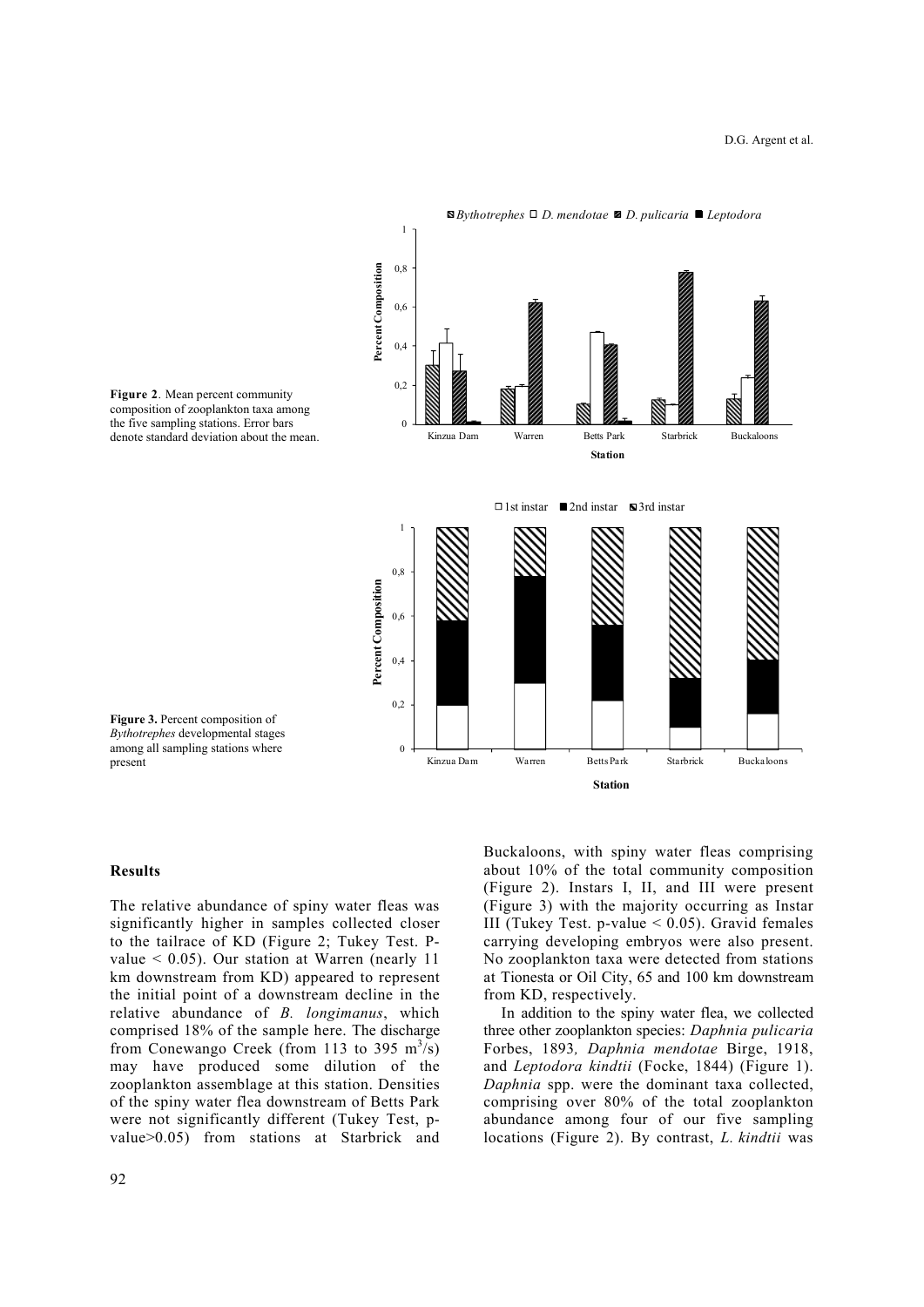collected from only two locations, below KD and at Betts Park, comprising  $\leq 2\%$  of the total abundance at these stations (Figure 2). Proportional differences were detected among taxa across sampling stations (ANOVA, p-value =  $0.016$ ). Most of the *B. longimanus* (~80–90%) appeared to be in excellent condition when examined under the microscope. The remaining 10–20% had broken tail spines and other damage typically found upon examination of samples collected by plankton nets.

### **Discussion**

Our results suggest that *B. longimanus* is present in the AR, at least 24 km downstream from KD. However, samples collected farther from KD contained fewer *B. longimanus* in relation to the native *Daphnia* species. There are at least two possible explanations for this result. First, *B. longimanus* may not have established in the Allegheny River, but may be present due to downstream movement from the AR. Mortality and dilution along the course of the river may then account for their decrease in relation to *Daphnia*. Alternatively, *B. longimanus* may have established in the Allegheny River, but changing environmental conditions along the course of the river may have favored *Daphnia*. Unfortunately, the condition of *B. longimanus* individuals in our samples did not allow us to differentiate between downstream movement and successful establishment. Most individuals examined under the microscope appeared to be in excellent condition, many carried brood pouches with developing embryos, and all three instars of *B. longimanus* were represented in our samples (Figure 3). More study will be needed to determine if spiny water fleas have actually established a selfsustaining population in the river.

As Johnson et al. (2008) suggest, reservoir construction and the conversion of lotic to lentic waters may ultimately facilitate the spread of invasive species across the landscape. The presence of *B. longimanus* in areas downstream of KD appears to support Johnson et al. (2008). However, the impact that this species has on the local fauna remains unknown. As other authors have reported, this invader can cause major shifts in zooplankton, phytoplankton, and macroinvertebrate community composition in introduced waters (Yan et al. 2002; Foster and Sprules 2009; Strecker et al. 2011). Of immediate concern is the potential for this invader to cause ecological shifts at higher trophic levels. Gill net surveys performed concurrently with zooplankton surveys vielded 22 fish species (Argent and Kimmel 2013). Among these were paddlefish, a "Species of Special Concern" in Pennsylvania, which is an obligate planktivore during portions of its life cycle (Jennings and Zigler 2009; Phelps et al. 2009). As Pegg et al. (2009) report, the spiny water flea is established in waters known to contain paddlefish and may pose a threat to their preferred forage.

A review of the literature reveals a paucity of information regarding the exploitation of the spiny water flea as a forage base by native Allegheny River fishes (see Argent and Kimmel (2013) for a list of native fishes). It is likely that larval resident fishes, if not gape limited, would utilize all zooplankton species with varying degrees of preference. However, as previous studies have demonstrated, *B. longimanus* can reduce the richness, diversity, and abundance of zooplankton in an invaded system (Yan et al. 2001, 2002; Strecker et al. 2006). If zooplankton assemblages respond similarly in the Allegheny River, resident fish populations could be negatively impacted.

We believe this study documents for the first time, the presence of the spiny water flea in the Allegheny River, an inland river system. The potential for this aquatic invader to facilitate an ecological shift exists in the areas below KD. Future studies should attempt to quantify this species' seasonal responses to varying flow regimes and its impacts on the riverine food web. Toward that end, more sampling effort should target the reach between Buckaloons and Tionesta, as well as downstream of Tionesta Reservoir, as this impoundment may serve as another inland source of expansion for the spiny water flea in the AR. Our farthest downstream locations (Tionesta and Oil City; Figure 1) did not yield any zooplankton taxa, which may be an artifact of the high flow conditions experienced during sampling events.

With the implementation of an appropriate sampling design and gear, more precise estimates of zooplankton density and species composition can be derived. Perhaps most important is the need to determine not only the linear extent of the spiny water flea, but how its presence alters the resident zooplankton assemblage of the AR. Over the lifespan of the spiny water flea (several days to a few weeks) and the flows experienced during this collection period, it is reasonable to conclude that these organisms may have traversed the entire 24km reach below the reservoir; however, it is also possible that reproduction occurred over downstream passage (as evidenced by the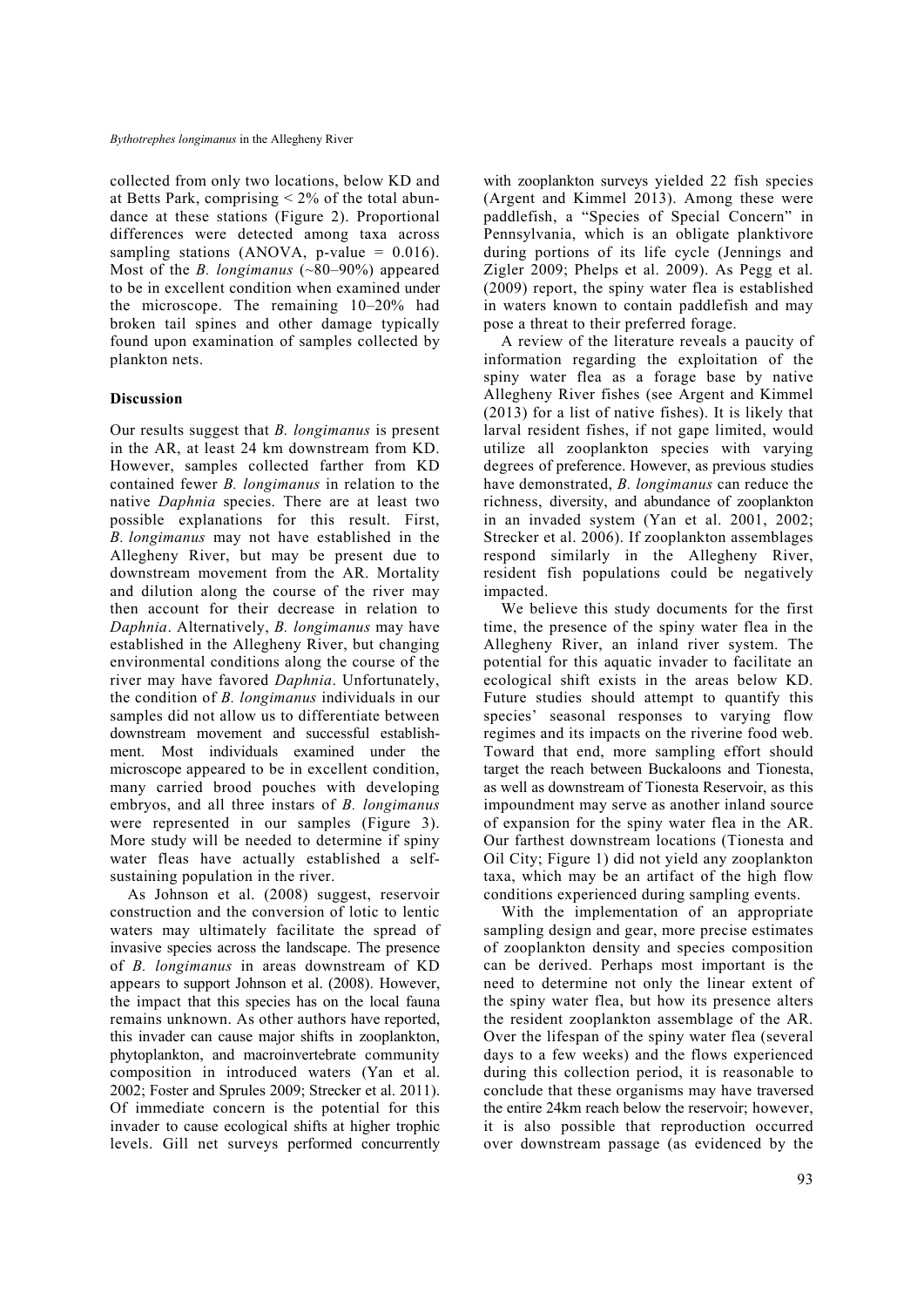presence of all life cycle stages) and descendants arrived at the farthest documented downstream point. If the spiny water flea can maintain selfsustaining populations over long distances in a free-flowing river as this study suggests, it may eventually utilize the downstream series of Lock and Dam navigational pools on the AR to extend its range into the Monongahela and Ohio rivers.

### **Acknowledgements**

We thank the State Wildlife Grants Program (SWG T2-10-R-1) and Pennsylvania Fish and Boat Commission, for their financial support. California University of Pennsylvania provided funding for zooplankton processing equipment. In addition we thank A. Stemko for assistance with sorting and identifying plankton samples and two anonymous reviewers for their comments on earlier drafts of the manuscript.

#### **References**

- Amtstaetter F (2000) Lake trout and Lake Whitefish summer diet study, 1999. Ontario Ministry of Natural Resources Lake Simcoe Fisheries Assessment Unit Update No. 2000–1
- Argent DG, Kimmel WG (2013) Update on the status of Paddlefish in Pennsylvania. State Wildlife Grant Interim Report. SWG T2-10-R-1: Phase III
- Barnhisel DR, Harvey HA (1995) Size-specific fish avoidance of the spined crustacean *Bythotrephes*: field support for laboratory predictions. *Canadian Journal of Fisheries and Aquatic Sciences* 61: 2111–2125
- Berg DJ, Garton DW (1988) Seasonal abundance of the exotic predatory cladoceran, *Bythotrephes cederstroemi*, in western Lake Erie. *Journal of Great Lakes Research* 14: 479–488, http://dx.doi.org/10.1016/S0380-1330(88)71580-4
- Berg DJ, Garton DW, MacIsaac HJ, Panov VE, Telesh IV (2002) Changes in genetic structure of North American *Bythotrephes*  populations following invasion from Lake Ladoga, Russia. *Freshwater Biology* 47: 275–282, http://dx.doi.org/10.1046/j. 1365-2427.2002.00805.x
- Braaten PJ, Fuller DB, Lott RD (2009) Spawning migrations and reproductive dynamics of Paddlefish in the upper Missouri River basin, Montana and North Dakota. In: Paukert C, Scholten G (eds), Paddlefish Management, Propagation, and Conservation in the 21st Century: Building From 20 Years of Research and Management. American Fisheries Society Special Symposium 66, Bethesda, Maryland, pp 103–122
- Branstrator DK (2005) Contrasting life histories of the predatory cladocerans *Leptodora kindtii* and *Bythotrephes longimanus. Journal of Plankton Research* 27: 569–585, http://dx.doi.org/ 10.1093/plankt/fbi033
- Branstrator DK, Brown ME, Shannon LJ, Thabes M, Heimgartner K (2006) Range expansion of *Bythotrephes longimanus* in North America: evaluating habitat characteristic in the spread of an exotic zooplankter. *Biological Invasions* 8: 1367–1379, http://dx.doi.org/10.1007/s10530-005-5278-7
- Branstrator DK, Lehman JT (1996) Evidence for predation by young-of-the-year Alewife and Bloater Chub on *Bythotrephes cederstroemi* in Lake Michigan. *Journal of Great Lakes Research* 22: 917–924, http://dx.doi.org/10.1016/S0380- 1330(96)71012-2
- Brown ME, Branstrator DK, Shannon LJ (2012) Population regulation of the spiny water flea (*Bythotrephes longimanus*) in a reservoir: Implications for invasion. *Journal of Limnology and Oceanography* 57: 251–271
- Bur MT, Klarer DM, Krieger KA (1986) First records of a European cladoceran, *Bythotrephes cederstroemi*, in Lakes Erie and Huron. *Journal of Great Lakes Research* 12: 144– 146, http://dx.doi.org/10.1016/S0380-1330(86)71711-5
- Colautti RI, Manca M, Viljanen M, Ketelaars HA, Bürgi H, Macisaac HJ, Heath DD (2005) Invasion genetics of the Eurasian spiny waterflea: evidence for bottlenecks and gene flow using microsatellites. *Molecular Ecology* 14: 1869– 1879, http://dx.doi.org/10.1111/j.1365-294X.2005.02565.x
- Compton JA, Kerfoot WC (2004) Colonizing inland lakes: Consequences of YOY fish ingesting the spiny cladoceran (*Bythotrephes cederstroemi*). *Journal of Great Lakes Research* 30 (Suppl. 1): 315–326, http://dx.doi.org/10.1016/S03 80-1330(04)70394-9
- Coulas RA, MacIsaac HJ, Dunlop W (1998) Selective predation on an introduced zooplankter (*Bythotrephes cederstroemi*) by lake herring (*Coregonus artedii*) in Harp Lake, Ontario. *Freshwater Biology* 40: 343–355, http://dx.doi.org/10.1046/j. 1365-2427.1998.00340.x
- Cowell CM, Stoudt RT (2007) Dam-induced modifications to upper Allegheny River streamflow patterns and their biodiversity implications. *Journal of the American Water Resources Association* 38(1): 187–196, http://dx.doi.org/10.11 11/j.1752-1688.2002.tb01545.x
- Cullis KI, Johnson GE (1988) First evidence of the cladoceran *Bythotrephes cederstroemi* Schoedler in Lake Superior. *Journal of Great Lakes Research* 14: 524–525, http://dx.doi.org/10.1016/S0380-1330(88)71584-1
- Evans MS (1988) *Bythotrephes cederstroemi*: its new appearance in Lake Michigan. *Journal of Great Lakes Research* 14: 234–240, http://dx.doi.org/10.1016/S0380-1330(88) 71552-X
- Foster SE, Sprules WG (2009) Effects of the *Bythotrephes*  invasion on native predatory invertebrates. *Limnology and Oceanography* 54: 757–769, http://dx.doi.org/10.4319/lo.2009. 54.3.0757
- Garton DW, Berg DJ, Stoeckmann AM, Haag WR (1993) Biology of recent invertebrate invading species in the Great Lakes: the spiny water flea, *B. cederstroemi*, and the zebra mussel (*D. polymorpha*). In: McKnight NN (ed), Biological pollution: the control and impact of invasive exotic species. Indianapolis (IN): Indiana Academy Science, pp 63–84
- Haney JF, Aliberti MA, Allan E, Allard S, Bauer DJ, Beagen W, Bradt SR, Carlson B, Carlson SC, Doan UM, Dufresne J, Godkin WT, Greene S, Kaplan A, Maroni E, Melillo S, Murby AL, Smith (Nowak) JL, Ortman B, Quist JE, Reed S, Rowin T, Schmuck M, Stemberger RS, Travers B (2013) An image-based key to the zooplankton of North America. University of New Hampshire Center for Freshwater Biology. http://www.cfb.unh.edu (Accessed 24 December 2013)
- Hebert PD (1995) The Daphnia of North America: an Illustrated Fauna. CD-ROM version 1
- Jennings CA, Zigler SJ (2009) Biology and life history of paddlefish in North America: an update. In: Paukert C, Scholten G (eds), Paddlefish Management, Propagation, and Conservation in the 21st Century: Building From 20 Years of Research and Management. American Fisheries Society Special Symposium 66, Bethesda, Maryland, pp 1–22
- Johnson PTJ, Olden JD, Vander Zanden MJ (2008) Dam invaders: impoundments facilitate biological invasions into freshwaters. *Frontiers in Ecology* 6: 357–363, http://dx.doi.org/ 10.1890/070156
- Kelly NE, Young JD, Winter JG, Yan ND (2013) Dynamics of the invasive spiny water flea, *Bythotrephes longimanus*, in Lake Simcoe, Ontario, Canada. *Inland Waters* 3: 75–92
- Lange C, Cap R (1986) *Bythotrephes cederstroemi* (Schoedler) (Cercopagidae: Cladocera): A new record for Lake Ontario. *Journal of Great Lakes Research* 12: 142–143, http://dx.doi.org/10.1016/S0380-1330(86)71710-3